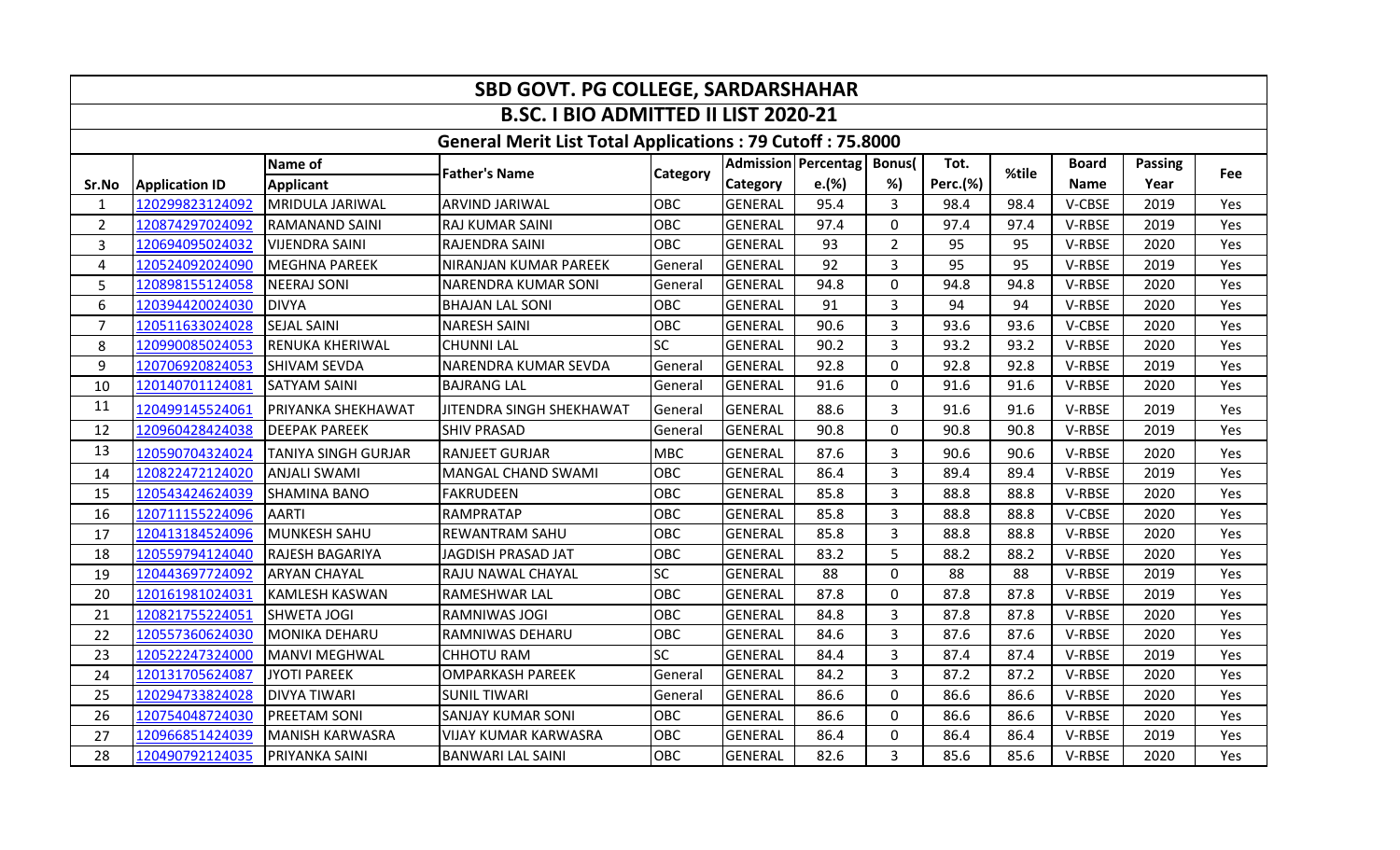| 29 | 120288317824055 | <b>NISHA SWAMI</b>        | BHANWAR DAS SWAMI         | <b>OBC</b> | <b>GENERAL</b> | 82.2 | 3              | 85.2 | 85.2 | V-RBSE | 2020 | Yes        |
|----|-----------------|---------------------------|---------------------------|------------|----------------|------|----------------|------|------|--------|------|------------|
| 30 | 120630429524080 | <b>ANAMIKA</b>            | <b>HARI RAM KASWAN</b>    | <b>OBC</b> | <b>GENERAL</b> | 81.8 | 3              | 84.8 | 84.8 | V-RBSE | 2020 | Yes        |
| 31 | 120434479624060 | <b>SOMYA TIWARI</b>       | <b>RAJ KUMAR TIWARI</b>   | General    | <b>GENERAL</b> | 82.6 | $\overline{2}$ | 84.6 | 84.6 | V-RBSE | 2020 | Yes        |
| 32 | 120908483424086 | RITAMBHARA SHARMA         | PANKAJ KUMAR SHARMA       | General    | <b>GENERAL</b> | 81   | 3              | 84   | 84   | V-RBSE | 2020 | Yes        |
| 33 | 120260371624031 | IMANISHA                  | <b>BHINWA RAM</b>         | <b>OBC</b> | <b>GENERAL</b> | 80.8 | $\overline{3}$ | 83.8 | 83.8 | V-RBSE | 2020 | <b>Yes</b> |
| 34 | 120500990424043 | <b>KUNJAN SAINI</b>       | <b>GOURISHANKAR SAINI</b> | <b>OBC</b> | <b>GENERAL</b> | 80.6 | 3              | 83.6 | 83.6 | V-CBSE | 2020 | Yes        |
| 35 | 120910137724050 | <b>SIYA PAREEK</b>        | <b>DWARKA PRASAD</b>      | General    | <b>GENERAL</b> | 80.6 | 3              | 83.6 | 83.6 | V-RBSE | 2020 | Yes        |
| 36 | 120688945524027 | <b>SHARWAN JANGIR</b>     | MANI RAM JANGIR           | <b>OBC</b> | <b>GENERAL</b> | 83.4 | $\mathbf 0$    | 83.4 | 83.4 | V-RBSE | 2018 | Yes        |
| 37 | 120825158124068 | YASHODA SHARMA            | <b>GOPI CHAND SHARMA</b>  | General    | <b>GENERAL</b> | 80.4 | 3              | 83.4 | 83.4 | V-CBSE | 2020 | Yes        |
| 38 | 120196954224072 | <b>VIVEK KUMAR MISHRA</b> | <b>BHARAT MISHRA</b>      | General    | <b>GENERAL</b> | 83.2 | 0              | 83.2 | 83.2 | V-RBSE | 2020 | Yes        |
| 39 | 120525846624020 | <b>CHIRAG JAIN</b>        | <b>RAKESH KUMAR</b>       | General    | <b>GENERAL</b> | 83.2 | 0              | 83.2 | 83.2 | V-RBSE | 2019 | Yes        |
| 40 | 120321348924025 | <b>MONIKA SHARMA</b>      | <b>BAJRANG LAL</b>        | General    | <b>GENERAL</b> | 80   | 3              | 83   | 83   | V-RBSE | 2020 | Yes        |
| 41 | 120184669024014 | <b>RAHUL SHARMA</b>       | MAHENDRA KUMAR            | General    | <b>GENERAL</b> | 82.8 | $\mathbf 0$    | 82.8 | 82.8 | V-RBSE | 2019 | <b>Yes</b> |
| 42 | 120119788024099 | <b>URMILA THAKAN</b>      | <b>DOLATRAM THAKAN</b>    | <b>OBC</b> | <b>GENERAL</b> | 79.8 | 3              | 82.8 | 82.8 | V-RBSE | 2020 | Yes        |
| 43 | 120986262124090 | <b>DAYA RAM</b>           | <b>MEGHARAM SIHAG</b>     | OBC        | <b>GENERAL</b> | 82.6 | 0              | 82.6 | 82.6 | V-RBSE | 2020 | Yes        |
| 44 | 120147905324080 | <b>PRAHLAD KUMAR</b>      | AADURAM DEHDU             | General    | GENERAL        | 82.6 | $\mathbf 0$    | 82.6 | 82.6 | V-RBSE | 2020 | <b>Yes</b> |
| 45 | 120184363724093 | <b>POOJA SWAMI</b>        | <b>RAM LAL</b>            | General    | <b>GENERAL</b> | 79   | 3              | 82   | 82   | V-RBSE | 2020 | Yes        |
| 46 | 120818523924021 | ANURADHA                  | PRABHUDAYAL               | <b>OBC</b> | <b>GENERAL</b> | 79   | 3              | 82   | 82   | V-RBSE | 2018 | Yes        |
| 47 | 120632936124010 | <b>MONIKA SHARMA</b>      | <b>VINOD KUMAR SHARMA</b> | General    | <b>GENERAL</b> | 78.8 | 3              | 81.8 | 81.8 | V-RBSE | 2020 | Yes        |
| 48 | 120938825224095 | POOJA SAINI               | <b>BABU LAL SAINI</b>     | <b>OBC</b> | <b>GENERAL</b> | 78.6 | 3              | 81.6 | 81.6 | V-RBSE | 2020 | Yes        |
| 49 | 120106382724060 | <b>MOHIT SHARMA</b>       | <b>ARVIND SHARMA</b>      | General    | <b>GENERAL</b> | 81.4 | 0              | 81.4 | 81.4 | V-RBSE | 2019 | Yes        |
| 50 | 120592697524000 | <b>SAVITREE</b>           | <b>RAMCHANDRA</b>         | <b>OBC</b> | <b>GENERAL</b> | 78   | 3              | 81   | 81   | V-RBSE | 2020 | Yes        |
| 51 | 120428406724060 | <b>MAMTA GURJAR</b>       | <b>SITA RAM GURJAR</b>    | <b>OBC</b> | <b>GENERAL</b> | 78   | $\overline{3}$ | 81   | 81   | V-RBSE | 2020 | Yes        |
| 52 | 120363328524020 | <b>KRISHNA DUDI</b>       | HUNTA RAM DUDI            | OBC        | <b>GENERAL</b> | 78   | 3              | 81   | 81   | V-RBSE | 2020 | Yes        |
| 53 | 120154077324050 | TARAMANI MEGHWAL          | TULCHHA RAM MEGHWAL       | <b>SC</b>  | <b>GENERAL</b> | 77.8 | 3              | 80.8 | 80.8 | V-RBSE | 2020 | Yes        |
| 54 | 120196012224030 | <b>VIJAY KUMAR PAREEK</b> | <b>ASHOK KUMAR PAREEK</b> | General    | <b>GENERAL</b> | 80.6 | 0              | 80.6 | 80.6 | V-RBSE | 2019 | Yes        |
| 55 | 120110135624076 | <b>RENUKA PRAJAPAT</b>    | <b>SUBHASH PRAJAPAT</b>   | <b>OBC</b> | <b>GENERAL</b> | 76.8 | 3              | 79.8 | 79.8 | V-RBSE | 2020 | Yes        |
| 56 | 120858430224020 | AJAY KUMAR NAWAL          | PRADEEP KUMAR NAWAL       | <b>SC</b>  | <b>GENERAL</b> | 79.6 | 0              | 79.6 | 79.6 | V-RBSE | 2020 | Yes        |
| 57 | 120868644024059 | LAKSHYA SHARMA            | RADHAKRISHNA SHARMA       | General    | <b>GENERAL</b> | 79.6 | 0              | 79.6 | 79.6 | V-RBSE | 2019 | Yes        |
| 58 | 120464935324072 | <b>SNEHA SONI</b>         | <b>GAJANAND SONI</b>      | <b>OBC</b> | <b>GENERAL</b> | 76.6 | 3              | 79.6 | 79.6 | V-RBSE | 2020 | Yes        |
| 59 | 120908057224080 | <b>KAVITA SARAN</b>       | <b>BHANWAR LAL SARAN</b>  | General    | <b>GENERAL</b> | 76.4 | 3              | 79.4 | 79.4 | V-RBSE | 2020 | Yes        |
| 60 | 120981932724085 | <b>DHARMENDRA MAHALA</b>  | ARJUN RAM MAHALA          | <b>OBC</b> | <b>GENERAL</b> | 79   | 0              | 79   | 79   | V-RBSE | 2018 | Yes        |
| 61 | 120368518324069 | PRIYANKA                  | <b>JAYANARAYAN</b>        | <b>OBC</b> | <b>GENERAL</b> | 75.8 | $\overline{3}$ | 78.8 | 78.8 | V-RBSE | 2020 | Yes        |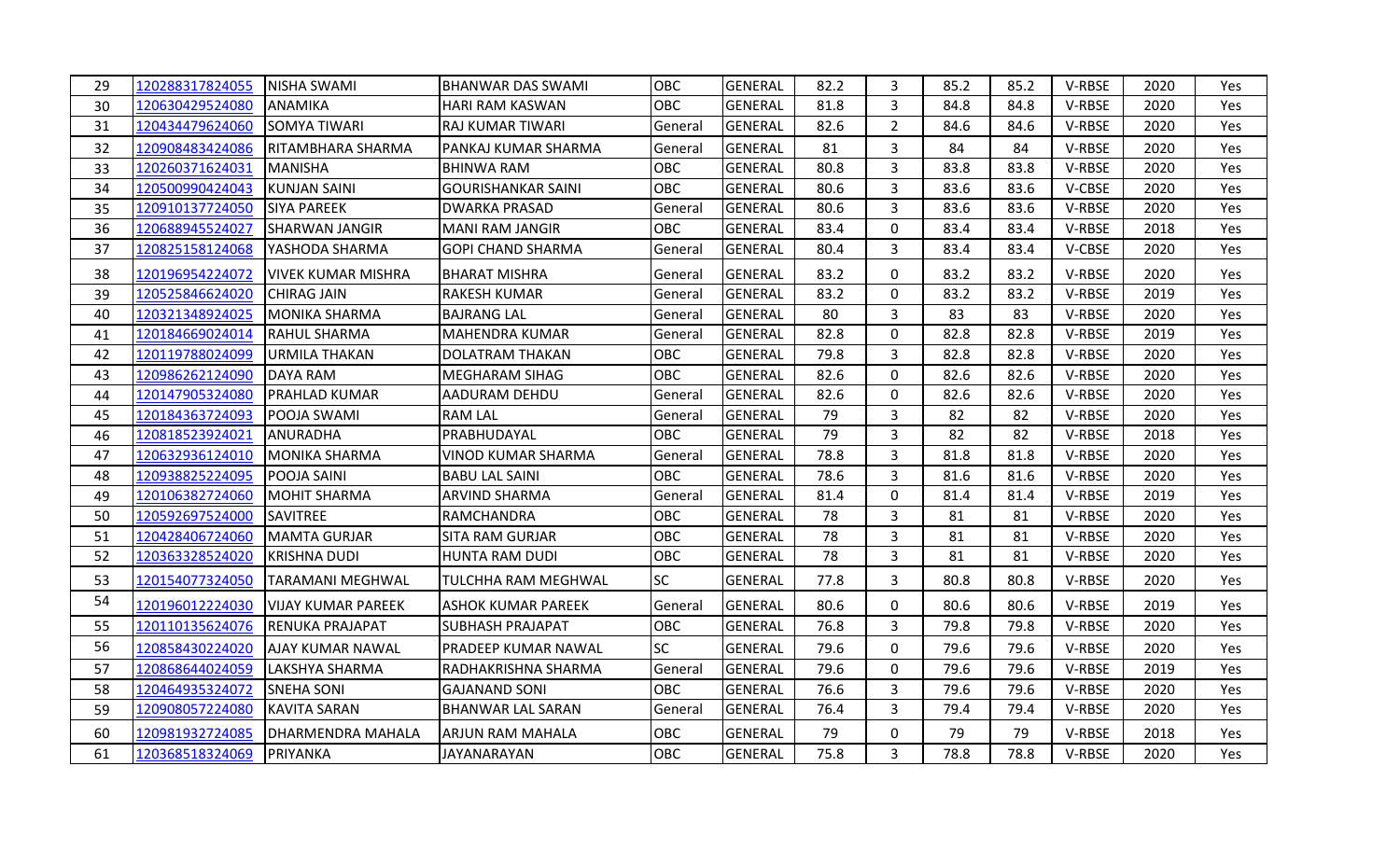| 62 | 120745119324000 | <b>ABHAY SIHAG</b>               | OM PRAKASH SIHAG          | <b>OBC</b> | GENERAL        | 78.4 | 0        | 78.4 | 78.4 | V-RBSE        | 2020 | Yes        |
|----|-----------------|----------------------------------|---------------------------|------------|----------------|------|----------|------|------|---------------|------|------------|
| 63 | 120303344624083 | VINITA SHARMA                    | PAWAN KUMAR SHARMA        | General    | <b>GENERAL</b> | 75.4 | 3        | 78.4 | 78.4 | V-RBSE        | 2020 | Yes        |
| 64 | 120302828024016 | <b>LALITA PAREEK</b>             | IRAJENDRA PAREEK          | General    | <b>GENERAL</b> | 75.4 | 3        | 78.4 | 78.4 | V-RBSE        | 2020 | Yes        |
| 65 | 120441866024062 | SHIVANI MEENA                    | OMPARKASH MEENA           | ST         | <b>GENERAL</b> | 75.2 | 3        | 78.2 | 78.2 | V-RBSE        | 2019 | Yes        |
| 66 | 120961073924021 | <b>MANGILAL</b>                  | TILOKA RAM MEGHWAL        | <b>SC</b>  | <b>GENERAL</b> | 77.6 | 0        | 77.6 | 77.6 | V-RBSE        | 2020 | <b>Yes</b> |
|    |                 |                                  |                           |            |                |      |          |      |      |               |      |            |
| 67 | 120830364724010 | ICHIRANJIDEV KARWASARA IDEVILAL  |                           | <b>OBC</b> | <b>GENERAL</b> | 77.4 | $\Omega$ | 77.4 | 77.4 | V-RBSE        | 2020 | Yes        |
| 68 | 120150220924074 | PRIYANKA SHARMA                  | PARMANAND                 | General    | GENERAL        | 74.4 | 3        | 77.4 | 77.4 | V-RBSE        | 2020 | <b>Yes</b> |
| 69 | 120864648424084 | <b>ASHOK KUMAR</b>               | <b>GANESH RAM SAHARAN</b> | General    | GENERAL        | 77.2 | $\Omega$ | 77.2 | 77.2 | V-RBSE        | 2020 | Yes        |
| 70 | 120226764224054 | BAL RAM MEGHWAL                  | <b>RAM KUMAR MEGHWAL</b>  | <b>SC</b>  | <b>GENERAL</b> | 76.8 | 0        | 76.8 | 76.8 | V-RBSE        | 2020 | <b>Yes</b> |
| 71 | 120698090224018 | <b>ANKITA SWAMI</b>              | OM PRAKASH SWAMI          | General    | <b>GENERAL</b> | 73.8 | 3        | 76.8 | 76.8 | V-RBSE        | 2020 | Yes        |
| 72 |                 |                                  |                           |            |                |      |          |      |      |               |      |            |
|    | 120981247724044 | SURENDRA KUMAR REGAR   MAGHA RAM |                           | <b>SC</b>  | <b>GENERAL</b> | 76.6 | 0        | 76.6 | 76.6 | V-RBSE        | 2020 | Yes        |
| 73 | 120147525824090 | ANU KANWAR                       | <b>PRABHUSINGH RAJPUT</b> | General    | <b>GENERAL</b> | 73.4 | 3        | 76.4 | 76.4 | V-RBSE        | 2020 | Yes.       |
| 74 | 120365019524069 | <b>MAMTA</b>                     | <b>HARI RAM</b>           | SC         | <b>GENERAL</b> | 73.2 | 3        | 76.2 | 76.2 | V-RBSE        | 2020 | Yes        |
| 75 | 120135482424099 | SANWAR MAL SWAMI                 | LILADHAR SWAMI            | OBC        | <b>GENERAL</b> | 76   | 0        | 76   | 76   | V-RBSE        | 2020 | Yes        |
| 76 | 120867572824086 | ARMAN MIRASI                     | SHYAM KHAN                | <b>OBC</b> | <b>GENERAL</b> | 76   | 0        | 76   | 76   | V-RBSE        | 2020 | Yes        |
| 77 | 120810848324080 | <b>JYOTI CHARAN</b>              | <b>LAL DAN</b>            | OBC        | <b>GENERAL</b> | 73   | 3        | 76   | 76   | V-RBSE        | 2020 | <b>Yes</b> |
| 78 | 120863834324027 | MOHMED IMRAN                     | <b>BABU HUSSAIN</b>       | <b>OBC</b> | <b>GENERAL</b> | 75.8 | $\Omega$ | 75.8 | 75.8 | V-RBSE        | 2020 | <b>Yes</b> |
| 79 | 120480547224041 | IKHUSHBOO MEV                    | <b>RADHESHYAM MEV</b>     | <b>SC</b>  | <b>GENERAL</b> | 72.8 | 3        | 75.8 | 75.8 | <b>V-RBSE</b> | 2020 | Yes        |

|       |                                                                                                                                                    |                          | Divyang Ortho Merit List Total Applications: 1 Cutoff: 68.6000 |                |                 |       |    |          |      |        |      |     |
|-------|----------------------------------------------------------------------------------------------------------------------------------------------------|--------------------------|----------------------------------------------------------------|----------------|-----------------|-------|----|----------|------|--------|------|-----|
|       | Tot.<br><b>Passing</b><br>  Admission   Percentag   Bonus (<br><b>Board</b><br><b>Name of</b><br>%tile<br>lFather's Name<br><b>Category</b><br>Fee |                          |                                                                |                |                 |       |    |          |      |        |      |     |
| Sr.No | <b>Application ID</b>                                                                                                                              | <b>Applicant</b>         |                                                                |                | <b>Category</b> | e.(%) | %) | Perc.(%) |      | Name   | Year |     |
|       | 12098437662406                                                                                                                                     | <b>PRIYANSHU KAUSHIK</b> | <b>IMAHESH KUMAR SHARMA</b>                                    | <b>General</b> | <b>GENERAL</b>  | 68.6  |    | 68.6     | 68.6 | V-RBSE | 2020 | Yes |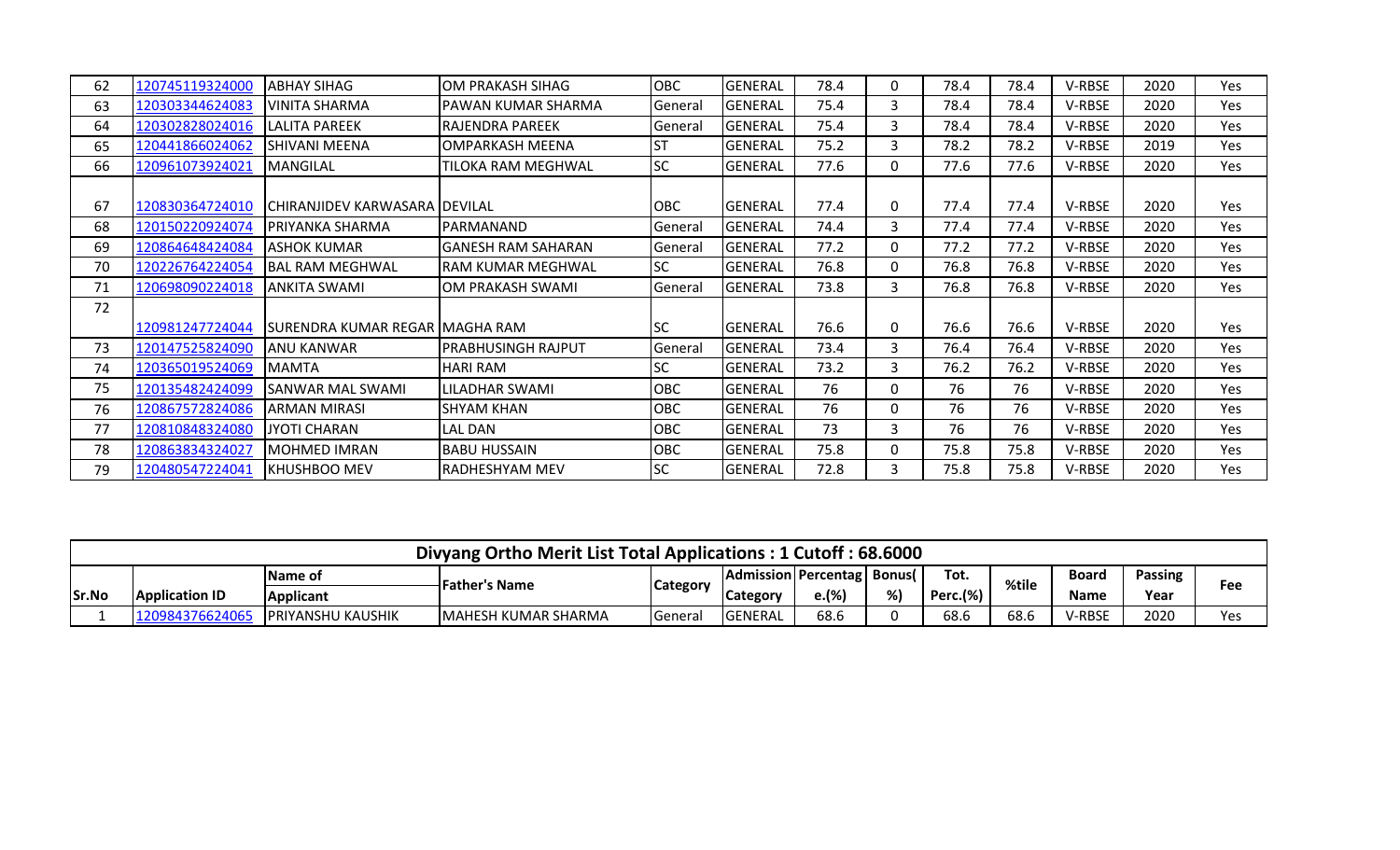|       |                       |                      | <b>EWS Merit List Total Applications: 3 Cutoff: 65.0000</b> |                 |                              |       |    |                 |       |               |                |     |
|-------|-----------------------|----------------------|-------------------------------------------------------------|-----------------|------------------------------|-------|----|-----------------|-------|---------------|----------------|-----|
|       |                       | Name of              |                                                             |                 | Admission Percentag   Bonus( |       |    | Tot.            | %tile | <b>Board</b>  | <b>Passing</b> | Fee |
| Sr.No | <b>Application ID</b> | <b>Applicant</b>     | <b>Father's Name</b>                                        | <b>Category</b> | <b>Category</b>              | e.(%) | %) | <b>Perc.(%)</b> |       | <b>Name</b>   | Year           |     |
|       | 120934875724092       | HIMANI SHARMA        | <b>BANWARI LAL SHARMA</b>                                   | General         | <b>IEWS</b>                  | 74.6  |    | 77.6            | 77.6  | <b>V-RBSE</b> | 2020           | Yes |
|       |                       | lKAMALESH KUMAR      |                                                             |                 |                              |       |    |                 |       |               |                |     |
|       | 120392135024069       | <b>ISHARMA</b>       | <b>IPANNALAL SHARMA</b>                                     | General         | <b>IEWS</b>                  | 77    |    | 77              |       | V-RBSE        | 2020           | Yes |
|       | 120572668324055       | <b>IKUSUM PAREEK</b> | <b>SAMPAT LAL PAREEK</b>                                    | General         | <b>EWS</b>                   | 62    |    | 65              | 65    | <b>V-RBSE</b> | 2020           | Yes |

|                |                       |                              | <b>OBC Merit List Total Applications: 36 Cutoff: 69.2000</b> |                 |                            |       |          |                 |       |              |         |            |
|----------------|-----------------------|------------------------------|--------------------------------------------------------------|-----------------|----------------------------|-------|----------|-----------------|-------|--------------|---------|------------|
|                |                       | Name of                      | <b>Father's Name</b>                                         |                 | <b>Admission Percentag</b> |       | Bonus(   | Tot.            | %tile | <b>Board</b> | Passing | <b>Fee</b> |
| Sr.No          | <b>Application ID</b> | <b>Applicant</b>             |                                                              | <b>Category</b> | <b>Category</b>            | e.(%) | %)       | <b>Perc.(%)</b> |       | <b>Name</b>  | Year    |            |
| 1              | 120777601824076       | <b>JAILAL</b>                | <b>PREM SINGH POONIA</b>                                     | <b>OBC</b>      | <b>OBC</b>                 | 75.6  | $\Omega$ | 75.6            | 75.6  | V-RBSE       | 2020    | Yes        |
| $\overline{2}$ |                       |                              |                                                              |                 |                            |       |          |                 |       |              |         |            |
|                | 120260129224061       | <b>SHIV SHANKAR BAGARIYA</b> | <b>IHETRAM BAGARIYA</b>                                      | <b>OBC</b>      | <b>OBC</b>                 | 75.6  | $\Omega$ | 75.6            | 75.6  | V-RBSE       | 2020    | Yes        |
| 3              | 120645901224089       | IRAMDEV JYANI                | <b>MANFUL JYANI</b>                                          | <b>OBC</b>      | <b>OBC</b>                 | 75.4  | 0        | 75.4            | 75.4  | V-RBSE       | 2020    | Yes        |
| 4              | 120351370324053       | <b>BHART KUMAR</b>           | <b>HARI RAM</b>                                              | OBC             | <b>OBC</b>                 | 75.2  | $\Omega$ | 75.2            | 75.2  | V-RBSE       | 2019    | Yes        |
| 5.             | 120588066424069       | ISUNITA SARAN                | TEJPAL SARAN                                                 | OBC             | OBC                        | 72.2  | 3        | 75.2            | 75.2  | V-RBSE       | 2020    | Yes        |
| 6              | 120666452224022       | lGHANSHYAM SARAN             | <b>BAJARANG SINGH SARAN</b>                                  | OBC             | <b>OBC</b>                 | 75    | $\Omega$ | 75              | 75    | V-RBSE       | 2020    | Yes        |
|                | 120908374524050       | <b>RITA SONI</b>             | <b>JAGMAL SONI</b>                                           | OBC             | OBC                        | 71.8  | 3        | 74.8            | 74.8  | V-RBSE       | 2020    | Yes        |
| 8              | 120817246224090       | <b>VIKASH SAINI</b>          | <b>RAKESH SAINI</b>                                          | <b>OBC</b>      | <b>OBC</b>                 | 74.6  | $\Omega$ | 74.6            | 74.6  | V-RBSE       | 2020    | Yes        |
| 9              | 120132355124086       | <b>RAMJILAL</b>              | <b>TARA CHAND</b>                                            | OBC             | OBC                        | 74.6  | 0        | 74.6            | 74.6  | V-RBSE       | 2019    | Yes        |
| 10             | 120778606124094       | <b>JYOTI SWAMI</b>           | <b>SUKHDEV SWAMI</b>                                         | <b>OBC</b>      | <b>OBC</b>                 | 71.2  | 3        | 74.2            | 74.2  | V-RBSE       | 2020    | Yes        |
| 11             | 120429926324087       | <b>RAJENDRA SIWAL</b>        | <b>MANI RAM</b>                                              | OBC             | OBC                        | 74    | 0        | 74              | 74    | V-RBSE       | 2019    | Yes        |
| 12             | 120226756824025       | <b>GORI SHANKAR</b>          | <b>BAJRANG LAL</b>                                           | OBC             | OBC                        | 73.8  | $\Omega$ | 73.8            | 73.8  | V-RBSE       | 2020    | Yes        |
| 13             | 120264863424040       | <b>VIKASH KUMAR</b>          | SHISHPAL GADHWAL                                             | <b>OBC</b>      | <b>OBC</b>                 | 73.6  | $\Omega$ | 73.6            | 73.6  | V-RBSE       | 2020    | Yes        |
| 14             | 120532926124030       | <b>SANWAR MAL KHICHAR</b>    | <b>FULARAM KHICHAR</b>                                       | <b>OBC</b>      | <b>OBC</b>                 | 73    | $\Omega$ | 73              | 73    | V-RBSE       | 2020    | Yes        |
| 15             | 120752097524023       | <b>SAVITRI SWAMI</b>         | JAWANA RAM SWAMI                                             | OBC             | OBC                        | 69.8  | 3        | 72.8            | 72.8  | V-RBSE       | 2020    | Yes        |
| 16             | 120487404524080       | <b>KANTA</b>                 | <b>BABU LAL LAKHARA</b>                                      | OBC             | OBC                        | 69.6  | 3        | 72.6            | 72.6  | V-RBSE       | 2020    | Yes        |
| 17             | 120769222924049       | <b>SAVITA</b>                | LIKHMARAM                                                    | <b>OBC</b>      | <b>OBC</b>                 | 69.4  | 3        | 72.4            | 72.4  | V-RBSE       | 2020    | Yes        |
| 18             | 120695987624050       | <b>MAHIPAL SARAN</b>         | <b>RAM KUMAR SARAN</b>                                       | OBC             | OBC                        | 72.2  | $\Omega$ | 72.2            | 72.2  | V-RBSE       | 2020    | Yes        |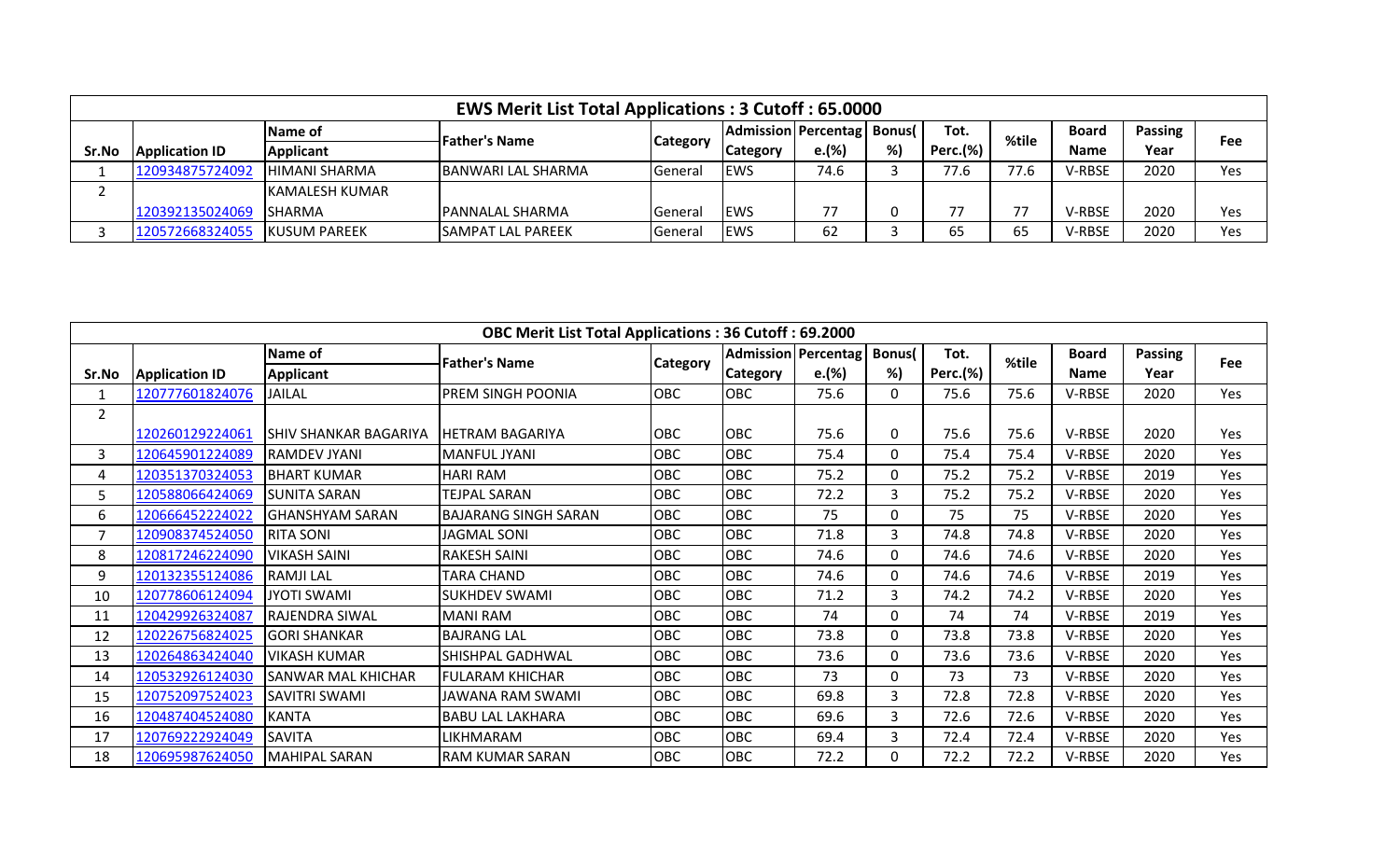| 19 | 120608535624074 | <b>ANIL SULTANGAR</b>   | <b>SULTANGAR</b>         | OBC        | OBC        | 72.2 | 0 | 72.2 | 72.2 | <b>V-RBSE</b> | 2019 | Yes.       |
|----|-----------------|-------------------------|--------------------------|------------|------------|------|---|------|------|---------------|------|------------|
| 20 | 120773642124031 | <b>SHEETAL SWAMI</b>    | MANOJ KUMAR              | <b>OBC</b> | <b>OBC</b> | 69   | 3 | 72   | 72   | V-RBSE        | 2020 | Yes        |
| 21 |                 |                         |                          |            |            |      |   |      |      |               |      |            |
|    | 120348720024048 | IPOOJA KURI             | IBHAGIRATH RAM CHOUDHARY | <b>OBC</b> | <b>OBC</b> | 68.8 | 3 | 71.8 | 71.8 | V-CBSE        | 2020 | Yes        |
| 22 | 120542694624018 | ISUMAN SARAN            | <b>SUBHASH SARAN</b>     | OBC        | OBC        | 68.4 | 3 | 71.4 | 71.4 | V-RBSE        | 2020 | Yes        |
| 23 | 120971736524086 | <b>MO SHOYAB AKHTAR</b> | <b>MO SABIR</b>          | OBC        | OBC        | 71.2 | 0 | 71.2 | 71.2 | <b>V-RBSE</b> | 2020 | Yes        |
| 24 | 120547808024080 | <b>SEEMA TAK</b>        | <b>NAVRATAN TAK</b>      | OBC        | <b>OBC</b> | 68   | 3 | 71   | 71   | V-RBSE        | 2020 | Yes        |
| 25 | 120732312724056 | <b>MANESH KUMAR</b>     | <b>BIRBAL RAM</b>        | OBC        | <b>OBC</b> | 70.8 | 0 | 70.8 | 70.8 | <b>V-RBSE</b> | 2020 | Yes        |
| 26 | 120237089024068 | <b>PRASHANT JANGIR</b>  | <b>GAJANAND</b>          | <b>OBC</b> | <b>OBC</b> | 70.8 | 0 | 70.8 | 70.8 | V-RBSE        | 2020 | Yes        |
| 27 | 120291376724094 | OM SWAMI                | MURLIDHAR SWAMI          | OBC        | <b>OBC</b> | 67.6 | 3 | 70.6 | 70.6 | V-RBSE        | 2020 | Yes        |
| 28 | 120213220024012 | <b>KRISHNA</b>          | <b>BABULAL LAKHARA</b>   | <b>OBC</b> | <b>OBC</b> | 67.6 | 3 | 70.6 | 70.6 | V-RBSE        | 2020 | Yes        |
| 29 | 120173583024037 | <b>NIKITA SWAMI</b>     | <b>BAJRANG DAS SWAMI</b> | OBC        | <b>OBC</b> | 67.4 | 3 | 70.4 | 70.4 | V-RBSE        | 2020 | Yes        |
| 30 | 120401234824081 | JAIVEER SAINI           | <b>RAM KUMAR SAINI</b>   | OBC        | OBC        | 70   | 0 | 70   | 70   | <b>V-RBSE</b> | 2019 | Yes        |
| 31 | 120215642524052 | <b>MAMTA</b>            | <b>CHUNNI LAL</b>        | <b>OBC</b> | <b>OBC</b> | 67   | 3 | 70   | 70   | V-RBSE        | 2020 | <b>Yes</b> |
| 32 | 120868734824036 | RAMKANYA                | <b>OM PRAKASH</b>        | OBC        | <b>OBC</b> | 66.8 | 3 | 69.8 | 69.8 | <b>V-RBSE</b> | 2020 | Yes        |
| 33 | 120208301124076 | <b>MOH HANNAN KHAN</b>  | <b>MOH RIZWAN KHAN</b>   | <b>OBC</b> | <b>OBC</b> | 69.6 | 0 | 69.6 | 69.6 | V-RBSE        | 2020 | Yes        |
| 34 | 120545981324069 | <b>ABHISHEK SARAN</b>   | <b>HAR LAL SARAN</b>     | OBC        | <b>OBC</b> | 69.6 | 0 | 69.6 | 69.6 | V-RBSE        | 2020 | Yes        |
| 35 | 120485225224060 | IRAJENDRA PRASAD        | <b>DUNIRAM</b>           | <b>OBC</b> | <b>OBC</b> | 69.2 | 0 | 69.2 | 69.2 | V-RBSE        | 2020 | Yes        |
| 36 |                 | <b>PAWAN KUMAR</b>      |                          |            |            |      |   |      |      |               |      |            |
|    | 120152241224058 | TETARWAL                | TILOKARAM TETARWAL       | <b>OBC</b> | OBC        | 69.2 | 0 | 69.2 | 69.2 | <b>V-RBSE</b> | 2020 | Yes        |

|              |                       |                                      | SC Merit List Total Applications: 23 Cutoff: 60.4000 |                 |                              |       |    |                 |       |              |         |     |
|--------------|-----------------------|--------------------------------------|------------------------------------------------------|-----------------|------------------------------|-------|----|-----------------|-------|--------------|---------|-----|
|              |                       | Name of                              | <b>Father's Name</b>                                 |                 | Admission Percentag   Bonus( |       |    | Tot.            | %tile | <b>Board</b> | Passing | Fee |
| Sr.No        | <b>Application ID</b> | Applicant                            |                                                      | <b>Category</b> | <b>Category</b>              | e.(%) | %) | <b>Perc.(%)</b> |       | <b>Name</b>  | Year    |     |
|              | 120559571324048       | <b>PANKAJ SINGH ROYAL</b>            | <b>BHANWAR LAL</b>                                   | <b>SC</b>       | <b>SC</b>                    | 72.4  | 0  | 72.4            | 72.4  | V-RBSE       | 2020    | Yes |
| ∠            |                       |                                      |                                                      |                 |                              |       |    |                 |       |              |         |     |
|              | 120448814624067       | ISANTOSH KUMAR DHANKAIMAHENDRA KUMAR |                                                      | <b>SC</b>       | <b>SC</b>                    | 69.4  |    | 72.4            | 72.4  | V-RBSE       | 2020    | Yes |
|              | 120151848024084       | <b>JAMAR CHAND</b>                   | <b>RAM KUMAR</b>                                     | <b>SC</b>       | <b>SC</b>                    | 71.2  | 0  | 71.2            | 71.2  | V-RBSE       | 2020    | Yes |
| 4            |                       | <b>GOVIND PRASAD</b>                 |                                                      |                 |                              |       |    |                 |       |              |         |     |
|              | 120462343424010       | <b>IMEGHWAL</b>                      | <b>IKALURAM MEGHWAL</b>                              | <b>SC</b>       | <b>SC</b>                    | 69.8  | 0  | 69.8            | 69.8  | V-RBSE       | 2020    | Yes |
|              |                       | <b>PAWAN KUMAR</b>                   |                                                      |                 |                              |       |    |                 |       |              |         |     |
|              | 120725828624010       | <b>IMEGHWAL</b>                      | <b>IBHANWAR LAL</b>                                  | lsc             | <b>SC</b>                    | 69.8  | 0  | 69.8            | 69.8  | V-RBSE       | 2020    | Yes |
| <sub>b</sub> | 120854050724078       | IDURGADUTT                           | <b>TOLARAM</b>                                       | <b>SC</b>       | <b>SC</b>                    | 69.4  |    | 69.4            | 69.4  | V-RBSE       | 2020    | Yes |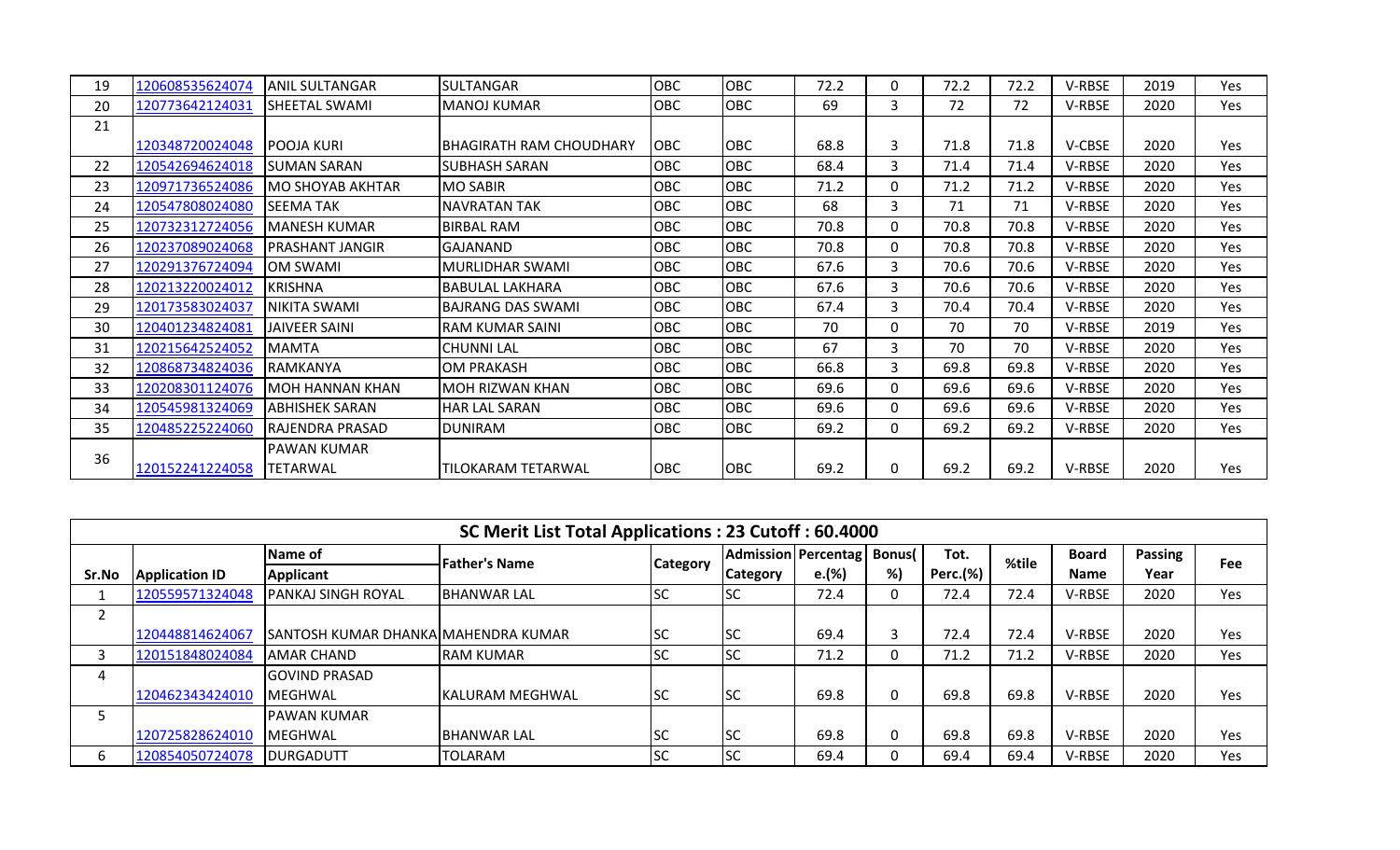|    | 120187996924031            | DINESH KUMAR NAYAK                | TULACHHA RAM NAYAK     | <b>SC</b> | <b>SC</b> | 69.4 | 0 | 69.4 | 69.4 | V-RBSE | 2020 | Yes |
|----|----------------------------|-----------------------------------|------------------------|-----------|-----------|------|---|------|------|--------|------|-----|
| 8  | 120343639224018            | <b>MESHAR</b>                     | AMAR CHAND             | <b>SC</b> | <b>SC</b> | 66.4 | 3 | 69.4 | 69.4 | V-RBSE | 2019 | Yes |
| 9  | 120101558524056            | ANJANA PANWAR                     | <b>GULAB SINGH</b>     | <b>SC</b> | <b>SC</b> | 65.8 | 3 | 68.8 | 68.8 | V-RBSE | 2020 | Yes |
| 10 | 120275960624090            | DINESH KUMAR REGAR                | BHAGAWANA RAM          | <b>SC</b> | <b>SC</b> | 64.8 | 3 | 67.8 | 67.8 | V-RBSE | 2020 | Yes |
| 11 | 120451894024089            | <b>RAKESH KUMAR</b>               | DEEPA RAM              | <b>SC</b> | <b>SC</b> | 66.8 | 0 | 66.8 | 66.8 | V-RBSE | 2020 | Yes |
| 12 | 120831956424070            | <b>BHAVANA</b>                    | <b>RANJEET KUMAR</b>   | <b>SC</b> | <b>SC</b> | 63.8 | 3 | 66.8 | 66.8 | V-RBSE | 2020 | Yes |
| 13 | 120373202624013            | <b>SOHAN LAL MEGHWAL</b>          | MANI RAM               | <b>SC</b> | <b>SC</b> | 63.4 | 3 | 66.4 | 66.4 | V-RBSE | 2020 | Yes |
| 14 | 120125217524025            | <b>JYOTI PANWAR</b>               | ASHOK KUMAR            | <b>SC</b> | <b>SC</b> | 62.8 | 3 | 65.8 | 65.8 | V-RBSE | 2020 | Yes |
| 15 | 120801994424080            | KISHAN LAL MEGHWAL                | SHYOKARAN MEGHWAL      | <b>SC</b> | <b>SC</b> | 64.8 | 0 | 64.8 | 64.8 | V-RBSE | 2020 | Yes |
| 16 | 120417644424042            | <b>SUNITA</b>                     | MAHAVIR PRASAD         | <b>SC</b> | <b>SC</b> | 61.4 | 3 | 64.4 | 64.4 | V-RBSE | 2020 | Yes |
| 17 | 120866975224094            | VIJAY KUMAR                       | TORURAM                | <b>SC</b> | <b>SC</b> | 63.8 | 0 | 63.8 | 63.8 | V-RBSE | 2020 | Yes |
| 18 | 120418438624020            | IMONIKA KHERIWAL                  | POONAM CHAND           | <b>SC</b> | <b>SC</b> | 60.8 | 3 | 63.8 | 63.8 | V-RBSE | 2020 | Yes |
| 19 | 120636341024050            | <b>MOHAN LAL</b>                  | PRABHU RAM             | <b>SC</b> | <b>SC</b> | 61.8 | 0 | 61.8 | 61.8 | V-RBSE | 2020 | Yes |
| 20 | 120385314824078            | ISUNIL KUMAR                      | HARMANA RAM            | <b>SC</b> | <b>SC</b> | 61.6 | 0 | 61.6 | 61.6 | V-RBSE | 2020 | Yes |
| 21 | 120357524424078            | ISUMAN BAROD                      | RAMKISHAN              | <b>SC</b> | <b>SC</b> | 57.4 | 3 | 60.4 | 60.4 | V-RBSE | 2020 | Yes |
| 22 |                            |                                   | <b>CHANDRA PRAKASH</b> |           |           |      |   |      |      |        |      |     |
|    |                            | C120269732024085 ADITYA MOONPURIA | <b>MOONPURIA</b>       | <b>SC</b> | <b>SC</b> | 78.4 | 0 | 78.4 | 78.4 | V-RBSE | 2019 | Yes |
| 23 | C120527698024033 RICHH PAL |                                   | RAMKARAN MEGHWAL       | <b>SC</b> | <b>SC</b> | 66.4 | 0 | 66.4 | 66.4 | V-RBSE | 2020 | Yes |

|       |                       |                           | ST Merit List Total Applications: 1 Cutoff: 65.4000 |                                                                                     |                 |       |    |          |      |               |      |     |  |
|-------|-----------------------|---------------------------|-----------------------------------------------------|-------------------------------------------------------------------------------------|-----------------|-------|----|----------|------|---------------|------|-----|--|
|       |                       | <b>Name of</b>            |                                                     | Tot.<br>Passing<br>  Admission   Percentag   Bonus(  <br>Board<br>%tile<br>Category |                 |       |    |          |      |               |      |     |  |
| Sr.No | <b>Application ID</b> | <b>Applicant</b>          | <b>Father's Name</b>                                |                                                                                     | <b>Category</b> | e.(%) | %) | Perc.(%) |      | Name          | Year | Fee |  |
|       | 120784615024038       | <b>HEMANT SINGH MEENA</b> | <b>RADHESHYAM MEENA</b>                             |                                                                                     | IS <sub>1</sub> | 65.4  |    | 65.4     | 65.4 | <b>V-RBSE</b> | 2020 | Yes |  |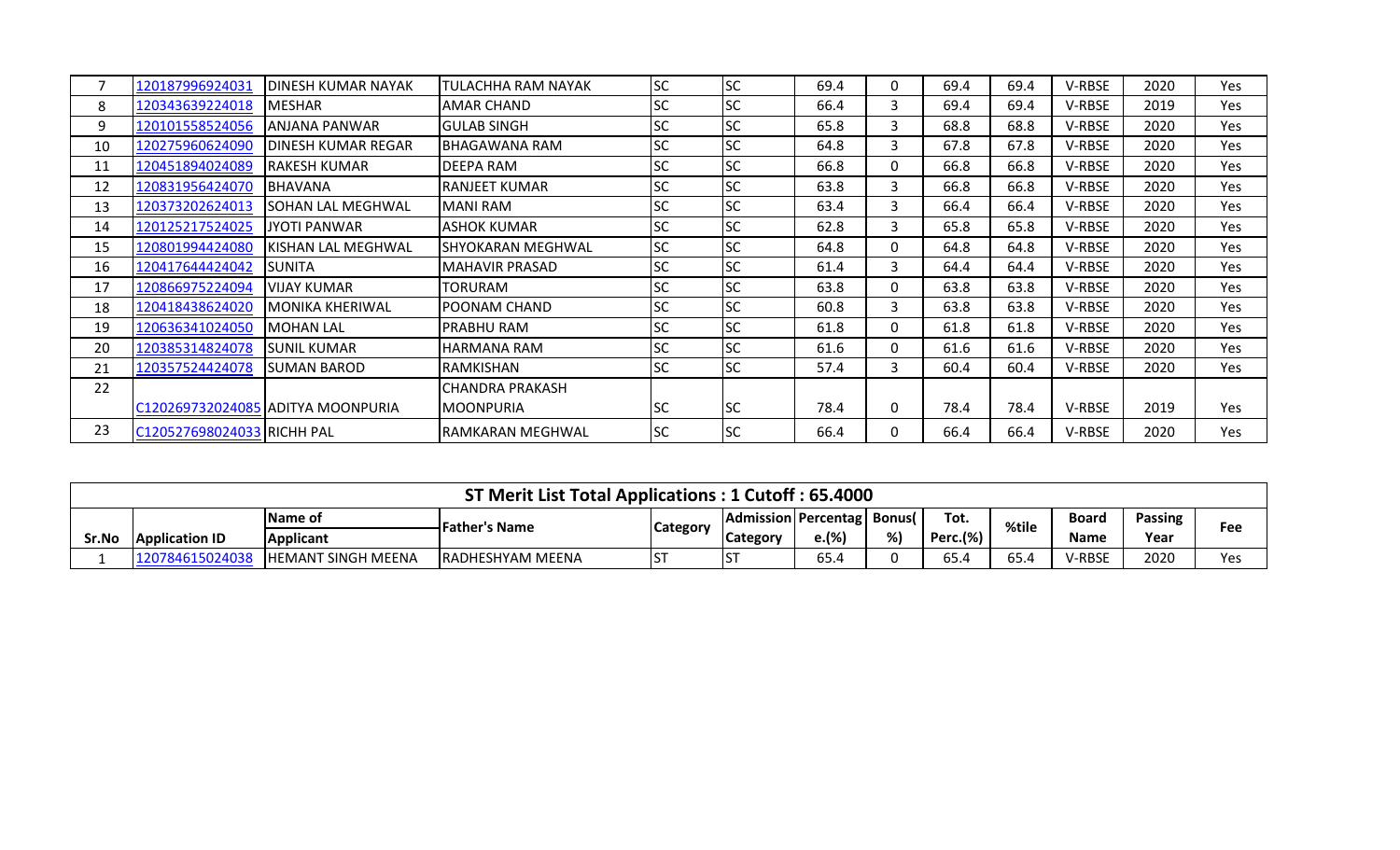|                         | <b>SBD GOVT. PG COLLEGE, SARDARSHAHAR</b> |                              |                                                                  |                 |                                     |                           |                |                  |       |                             |                 |            |  |  |
|-------------------------|-------------------------------------------|------------------------------|------------------------------------------------------------------|-----------------|-------------------------------------|---------------------------|----------------|------------------|-------|-----------------------------|-----------------|------------|--|--|
|                         |                                           |                              | <b>B.SC. BIO I CONVERSION II LIST</b>                            |                 |                                     |                           |                |                  |       |                             |                 |            |  |  |
|                         |                                           |                              | <b>General Merit List Total Applications: 33 Cutoff: 66.2000</b> |                 |                                     |                           |                |                  |       |                             |                 |            |  |  |
| Sr.No                   | <b>Application ID</b>                     | Name of<br><b>Applicant</b>  | <b>Father's Name</b>                                             | <b>Category</b> | <b>Admission</b><br><b>Category</b> | Percentag Bonus(<br>e.(%) | %)             | Tot.<br>Perc.(%) | %tile | <b>Board</b><br><b>Name</b> | Passing<br>Year | <b>Fee</b> |  |  |
| $\mathbf{1}$            | 120113335824082                           | <b>AJAY KUMAR SHARMA</b>     | <b>KRISHAN KUMAR SHARMA</b>                                      | General         | <b>GENERAL</b>                      | 74.2                      | $\mathbf 0$    | 74.2             | 74.2  | <b>RBSE</b>                 | 2020            | Yes        |  |  |
| $\overline{2}$          | 120839464424013                           | <b>HEMANG RUNTHLA</b>        | <b>RAVINDRA KUMAR</b>                                            | General         | <b>GENERAL</b>                      | 74                        | $\mathbf 0$    | 74               | 74    | <b>RBSE</b>                 | 2020            | Yes        |  |  |
| $\overline{\mathbf{3}}$ | 120779677224080                           | <b>KALPANA JOSHI</b>         | RAMSWROOP JOSHI                                                  | General         | <b>GENERAL</b>                      | 71                        | 3              | 74               | 74    | <b>RBSE</b>                 | 2020            | Yes        |  |  |
| 4                       | 120482670824039                           | MOHD JABBAR KAZI             | <b>MOHD MUNSHI</b>                                               | General         | <b>GENERAL</b>                      | 73.2                      | 0              | 73.2             | 73.2  | <b>RBSE</b>                 | 2020            | Yes        |  |  |
| 5                       | 120254152024044                           | <b>KULDEEP SINGH RATHORE</b> | <b>CHHELU SINGH RATHORE</b>                                      | General         | <b>GENERAL</b>                      | 72.2                      | $\mathbf 0$    | 72.2             | 72.2  | <b>RBSE</b>                 | 2020            | Yes        |  |  |
| 6                       | 120181809824074                           | YASH PAREEK                  | <b>SHUBH KARAN PAREEK</b>                                        | General         | <b>GENERAL</b>                      | 72                        | $\Omega$       | 72               | 72    | <b>RBSE</b>                 | 2020            | Yes        |  |  |
| $\overline{7}$          | 120694589724011                           | <b>RADHE SHYAM SHARMA</b>    | RAMAWATAR SHARMA                                                 | General         | <b>GENERAL</b>                      | 71.6                      | $\mathbf 0$    | 71.6             | 71.6  | <b>RBSE</b>                 | 2020            | Yes        |  |  |
| 8                       | 120982630624078                           | <b>ROHIT PAREEK</b>          | <b>OMPRAKASH PAREEK</b>                                          | General         | <b>GENERAL</b>                      | 71.6                      | $\mathbf{0}$   | 71.6             | 71.6  | <b>RBSE</b>                 | 2020            | Yes        |  |  |
| 9                       | 120347285024060                           | <b>MAYANK PAREEK</b>         | <b>VINOD PAREEK</b>                                              | General         | <b>GENERAL</b>                      | 71                        | $\Omega$       | 71               | 71    | <b>RBSE</b>                 | 2020            | Yes        |  |  |
| 10                      | 120286623424075                           | <b>KARTIK CHOTIYA</b>        | <b>MITHU LAL</b>                                                 | General         | GENERAL                             | 71                        | $\mathbf 0$    | 71               | 71    | <b>RBSE</b>                 | 2020            | Yes        |  |  |
| 11                      | 120957331524046                           | <b>LAXMI PAREEK</b>          | <b>KALICHARAN PAREEK</b>                                         | General         | <b>GENERAL</b>                      | 68                        | 3              | 71               | 71    | <b>RBSE</b>                 | 2020            | Yes        |  |  |
| 12                      | 120485332124088                           | RAMKANYA                     | <b>UMASHANKAR</b>                                                | General         | <b>GENERAL</b>                      | 67.2                      | 3              | 70.2             | 70.2  | <b>RBSE</b>                 | 2020            | Yes        |  |  |
| 13                      | 120200364424018                           | <b>SAKSHI GAUTAM</b>         | <b>SHYAM LAL SHARMA</b>                                          | General         | <b>GENERAL</b>                      | 66.8                      | 3              | 69.8             | 69.8  | <b>RBSE</b>                 | 2020            | Yes        |  |  |
| 14                      | 120375871924094                           | <b>RAMANAND JOSHI</b>        | <b>MANGI LAL</b>                                                 | General         | <b>GENERAL</b>                      | 69.6                      | $\mathbf 0$    | 69.6             | 69.6  | <b>RBSE</b>                 | 2020            | Yes        |  |  |
| 15                      | 120482711024000                           | <b>MANOJ KUMAR</b>           | <b>SHIV CHAND</b>                                                | <b>OBC</b>      | <b>GENERAL</b>                      | 69.2                      | $\Omega$       | 69.2             | 69.2  | <b>RBSE</b>                 | 2020            | Yes        |  |  |
| 16                      | 120236853424025                           | <b>GUNJAN SAINI</b>          | <b>KISHAN LAL MALI</b>                                           | OBC             | GENERAL                             | 66.2                      | $\overline{3}$ | 69.2             | 69.2  | <b>RBSE</b>                 | 2020            | Yes        |  |  |
| 17                      | 120729586024045                           | <b>JITENDRA DAHIYA</b>       | HANSRAJ DAHIYA                                                   | OBC             | <b>GENERAL</b>                      | 69                        | $\mathbf 0$    | 69               | 69    | <b>RBSE</b>                 | 2020            | Yes        |  |  |
| 18                      | 120637724324070                           | DALEEP KUMAR MUHAL           | <b>BHANWAR LAL MUHAL</b>                                         | OBC             | <b>GENERAL</b>                      | 69                        | $\Omega$       | 69               | 69    | <b>RBSE</b>                 | 2020            | Yes        |  |  |